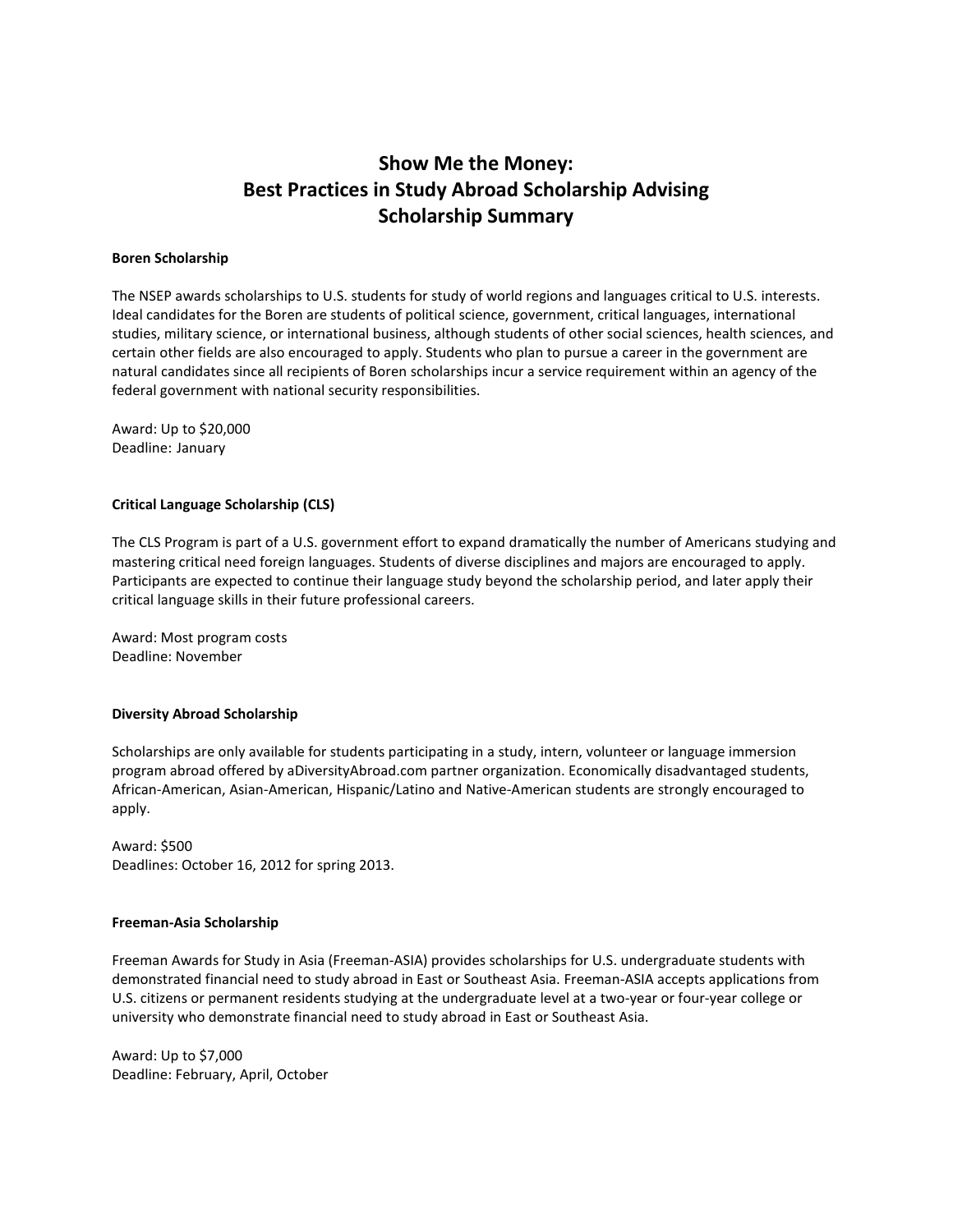#### **Fulbright U.S. Student Program**

The Fulbright U.S. Student Program provides grants for individually designed study/research projects or English Teaching Assistantships. The program facilitates cultural exchange through direct interaction on an individual basis in the classroom, field, home, and in routine tasks, allowing the grantee to gain an appreciation of others' viewpoints and beliefs, the way they do things, and the way they think. Through engagement in the community, the individual will interact with their hosts on a one-to-one basis in an atmosphere of openness, academic integrity, and intellectual freedom, thereby promoting mutual understanding.

Award: Stipend Deadline: October

#### **Fund for Education Abroad Scholarship**

The Fund for Education Abroad offers scholarships to U.S. citizens and permanent residents who plan to participate in an accredited study abroad program for undergraduate credit. The program must be at least 4 weeks in length. Students that demonstrate financial need, plan to study abroad in a non-traditional location, and whose program includes a service-learning component or language study, are encouraged to apply.

Award: Up to \$10,000 Deadline: November

#### **Gilman Scholarship**

The Gilman Scholarship Program offers awards for undergraduate study abroad and was established by the International Academic Opportunity Act of 2000. This scholarship provides awards for U.S. undergraduate students who are receiving Federal Pell Grant funding at a two-year or four-year college or university to participate in study abroad programs worldwide. The Gilman Scholarship Program is open to U.S. citizen undergraduate students who are planning to study abroad. The program aims to diversify the kinds of students who study abroad and the countries and regions where they go by supporting undergraduates who might otherwise not participate due to financial constraints.

Award: Up to \$5,000 (\$8,000 including CNLS) Deadline: March and October

#### **Rotary Scholarship**

The Ambassadorial Scholarships program promotes international understanding and friendly relations among people of different parts of the world. The scholarships sponsor undergraduate and graduate students, as well as qualified professionals pursuing vocational studies. While abroad, scholars serve as goodwill ambassadors to the country where they study and give presentations about their own culture to Rotary clubs and other groups. Back home, scholars share with Rotarians and others the experiences that deepened their understanding of another culture.

Award: Funding for various service projects proposals and individual scholarships Deadline: N/A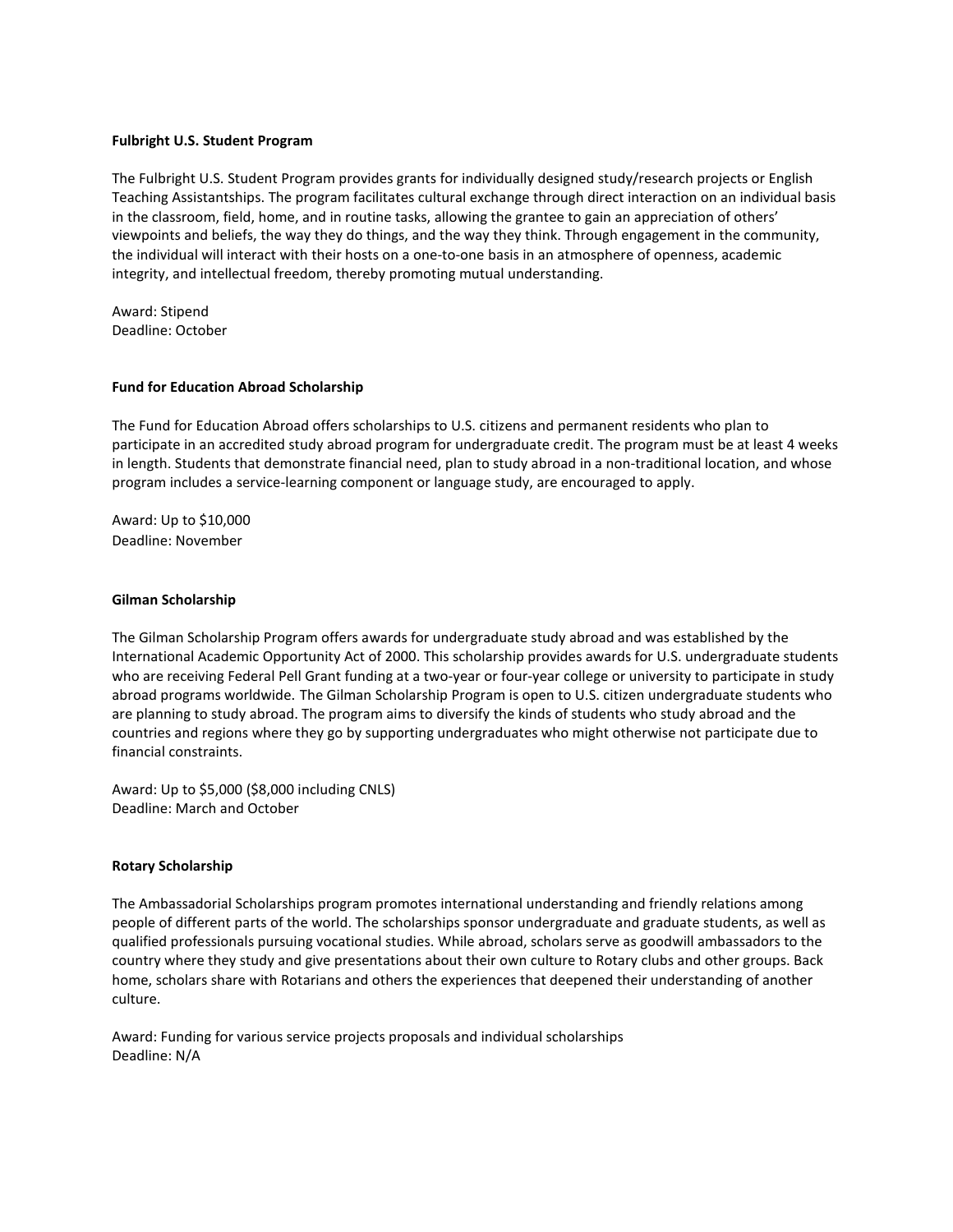### **How Much Spending Money Should You Bring?**

The column on the left lists most of the expenses you can expect during a program abroad. Some of these expenses may already be included in your program cost so check with the Program Director to see what is included and what you are responsible to pay separately.Write your costs in the blanks in the right column and total them up to make an approximate projection of how much you'll need to bring. Because currencies fluctuate, we suggest you add 10-15% to your estimates.

The standard advice for study abroad students is:"Take half the clothes and twice the money that you think you'll need."This is an exaggeration, but when in doubt, plan to spend more than you would here. Ask the Program Director for an estimate of how much spending money you should bring.

| Tuition and Fees                                 |  |
|--------------------------------------------------|--|
| Airfare                                          |  |
| Ground Transportation                            |  |
| <b>Local Transportation</b>                      |  |
| Housing                                          |  |
| Meals                                            |  |
| Health Insurance                                 |  |
| Passport                                         |  |
| International Student ID Card (ISIC)             |  |
| Guide Books                                      |  |
| Backpack/Luggage                                 |  |
| Train pass/ Airfare (for weekend excursions)     |  |
| Personal Maintenance (laundry, toiletries, etc.) |  |
| Books and Supplies                               |  |
| Long Distance Calls                              |  |
| Postage/Letters                                  |  |
| <b>Medical Emergencies</b>                       |  |
| Souvenirs/Gifts                                  |  |
| Entertainment (movies, theater, museums, etc.)   |  |
| Other<br>---------------------                   |  |
| Other                                            |  |
|                                                  |  |

## **TOTAL**

Because some of these expenses are difficult to estimate, you may want to talk with a person from the country you will be visiting, perhaps a Georgia State University international student. You may also want to talk with someone who has previously studied in the country.